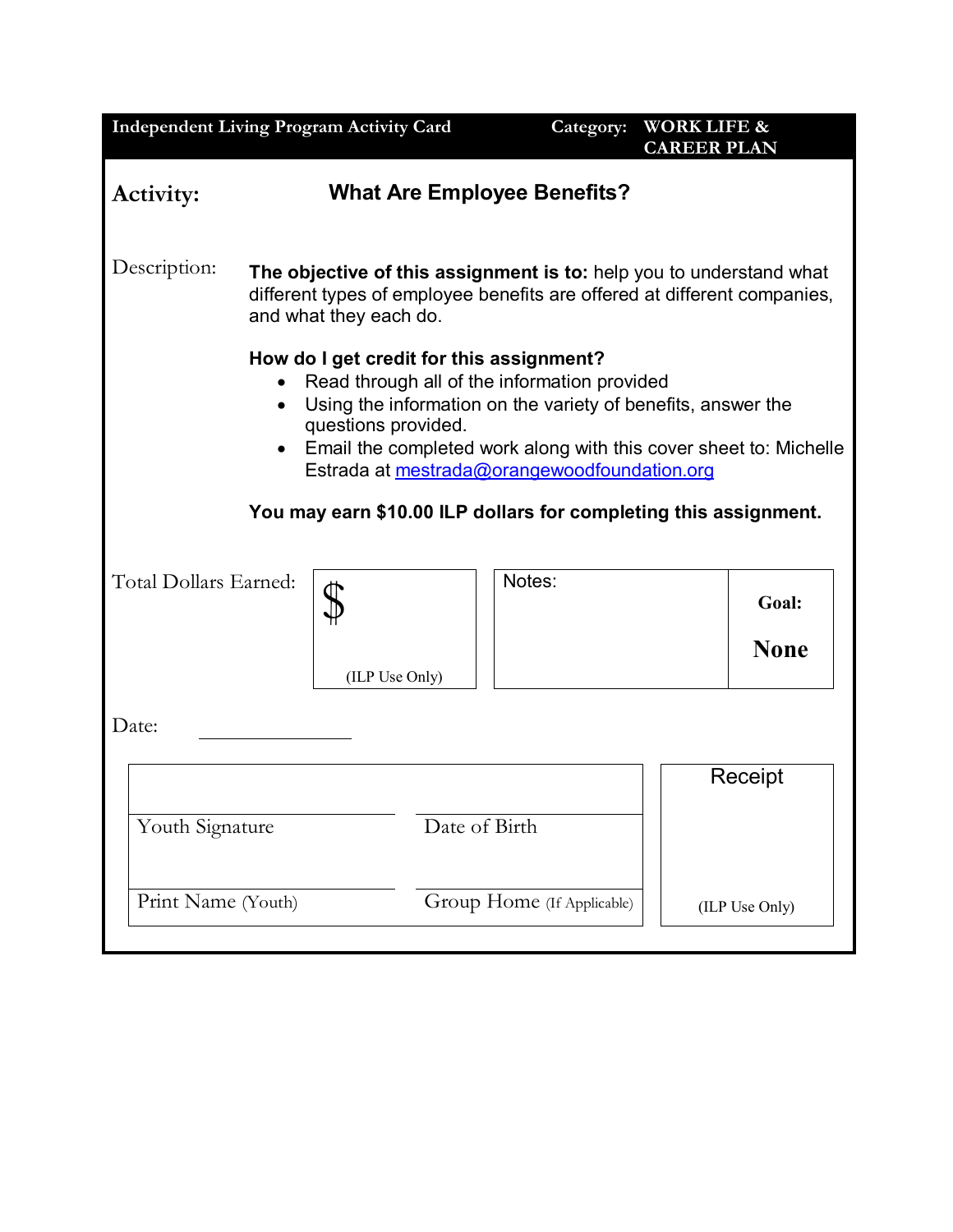Each company will offer a variety of different benefits available to their employees. It is always good to ask your employer exactly what those are and how to enroll in them if it is not automatically enrolled. Here are a list of common benefits and what they are.

**Paid time off (PTO):** Based on the company's policy, employees would accrue PTO hours each pay period or receive it in a lump sum at a designated time throughout the year, like January 1st or the employee's workplace anniversary. The accrual amount is often based on an employee's tenure with the company. An employee can then use the PTO hours to take vacations, stay home when sick or when a child is sick, or take care of appointments during work time or other personal reasons.

**Employer Sponsored Health Insurance:** Employer-sponsored health insurance is a health policy selected and purchased by your employer and offered to eligible employees and their dependents. These are also called group plans. Your employer will typically share the cost of your premium with you.

**Dental Insurance:** Most dental policies emphasize prevention and diagnostics, typically covering annual exams and cleanings, X-rays, and sometimes fluoride treatments.

**Vision Insurance:** Vision insurance is designed to help your employees cover and budget for ongoing vision care expenses like routine eye exams, prescription glasses, and contact lenses.

**Flexible Spending Account (FSA):** Flexible Spending Account (also known as a flexible spending arrangement) is a special account employees put money into that they use to pay for certain out-of-pocket health care costs. Employees don't pay taxes on this money, which means they save an amount equal to the taxes they would have paid on the money you set aside. As an employer, you may make contributions to your FSA, but you aren't required to. The amount you elect must be used in that plan year.

**Life Insurance:** A life insurance policy is a contract with an insurance company. In exchange for premium payments, the insurance company provides a lump-sum payment, known as a death benefit, to beneficiaries upon the insured's death.

**Disability Insurance:** Disability insurance pays a portion of an employee's income if they can't work for an extended period because of an illness or injury. There are two types of disability insurance you can offer: short-term and long-term.

**401(K) or 403(b) Retirement Plans:** A 401(k) or a 403(b) is a retirement plan named for the section of the tax code that governs it. (WSJ). A 401(k) plan can be an important tool for a small business to attract and retain employees. When administered correctly they should not pose much of a risk to the Plan Sponsor, but we have seen and heard too many stories of Small Business Owners getting in trouble for issues they could have avoided. It is critical to make sure you are partnering with an advisor who specializes in 401(k).